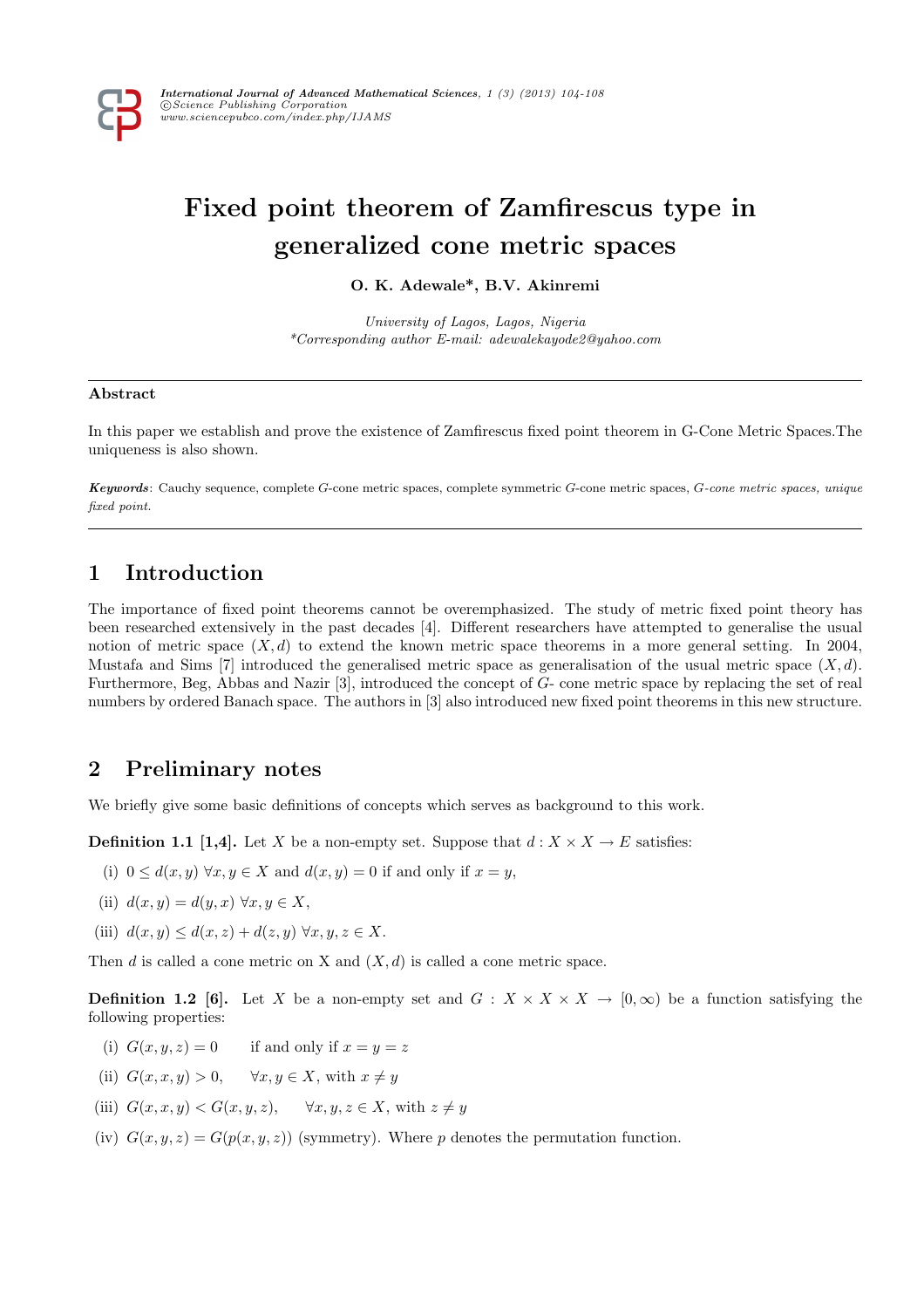(v)  $G(x, y, z) \le G(x, a, a) + G(a, y, z)$   $\forall a, x, y, z \in X$  (rectangle inequality)

Then the function G is called a G-metric.

**Definition 1.3** [3]. Let X be a non-empty set. Suppose that  $d: X \times X \times X \to E$  satisfies:

- 1.  $(G_1) G(x, y, z) = 0$  if  $x = y = z$ ,
- 2.  $(G_2)$   $0 < G(x, x, y)$ ; whenever  $x \neq y \ \forall x, y \in X$ ,
- 3.  $(G_3)$   $G(x, x, y) \leq G(x, y, z)$ ; whenever  $y \neq z$ .
- 4.  $(G_4)$   $G(x, y, z) = G(x, z, y) = G(y, x, z) = \dots$  (Symmetric in all the three variables),
- 5.  $(G_5)$   $G(x, y, z) \leq G(x, a, a) + G(a, y, z) \ \forall x, y, z, a \in X$ .

Then  $G$  is called a generalized cone metric on X and X is called a generalized cone metric space or  $G$ -cone metric space.

**Definition 1.4 [3].** A G-cone metric space X is symmetric if  $G(x, y, y) = G(y, x, x) \,\forall x, y \in X$ .

**Proposition 1.5 [3].** Let X be a G-cone metric space, define  $d_G : X \times X \to E$  by  $d_G(x, y) = G(x, y, y) + G(y, x, x)$ . Then  $(X, d_G)$  is a cone metric space. It can be noted that  $G(x, y, y) \leq \frac{2}{3}d_G(x, y)$ . If X is a symmetric G-cone metric space, then  $d_G(x, y) = 2G(x, y, y) \,\forall x, y \in X$ .

**Definition 1.6 [3].** Let X be a G-cone metric space and  $\{x_n\}$  be a sequence in X. We say that  $\{x_n\}$  is:

- (i) Cauchy sequence if for every  $c \in E$ , there is N such that  $\forall m, n > N$ ,  $G(x_n, x_m, x_l) \ll c$ .
- (ii) Convergent sequence if for every  $c \in E$  with  $0 \ll c$ , there is N such that  $\forall m, n > N$ ,  $G(x_n, x_m, x) \ll c$  for some fixed  $x \in X$ . Here x is called the limit of the sequence  $\{x_n\}$  and is denoted by  $\lim x_n = x$  or  $x_n \to x$  as  $n \to \infty$
- A G-cone metric space X is said to be complete if every Cauchy sequence in X is convergent in X.

**Proposition 1.7 [3].** Let  $X$  be a  $G$ -cone metric space then the following are equivalent.

- (i)  $x_n$  is convergent to x.
- (ii)  $G(x_n, x_n, x) \to 0$ , as  $n \to \infty$ .
- (iii)  $G(x_n, x, x) \to 0$ , as  $n \to \infty$ .
- (iv)  $G(x_n, x_m, x) \to 0$ , as  $n, m \to \infty$ .

**Lemma 1.8 [3].** Let X be a G cone metric space.  $x_m$ ,  $y_n$  and  $z_l$  be sequences in X such that  $x_m \to x$ ,  $y_n \to y$ and  $z_l \to z$ , then  $G(x_m, y_n, z_l) \to G(x, y, z)$  as  $m, n, l \to \infty$ .

**Lemma 1.9 [3].** Let  $\{x_n\}$  be a sequence in G-cone metric space X and  $x \in X$ . If  $\{x_n\}$  converges to x and  $x_n$  converges to y, then  $x = y$ .

**Lemma 1.10 [3].** Let  $\{x_n\}$  be a sequence in G-cone metric space X and if  $\{x_n\}$  converges to  $x \forall x \in X$ , then  $G(x_m, x_n, x) \to 0$  as  $m, n \to \infty$ .

**Lemma 1.11 [3].** Let  $\{x_n\}$  be a sequence in G-cone metric space X and  $x \in X$ . If  $\{x_n\}$  converges to  $x \in X$ , then  $x_n$  is a Cauchy sequence.

**Lemma 1.12 [3].** Let  $\{x_n\}$  be a sequence in a G-cone metric space X and if  $x_n$  is a Cauchy sequence in X, then  $G(x_m, x_n, x_l) \to 0$ , as  $m, n, l \to \infty$ .

**Theorem 1.13 [11].** Each self map T of a complete metric space  $(X, d)$  such that

 $d(T x, T y) \leq k d(x, y)$   $(x \neq y, 0 \leq k \leq 1)$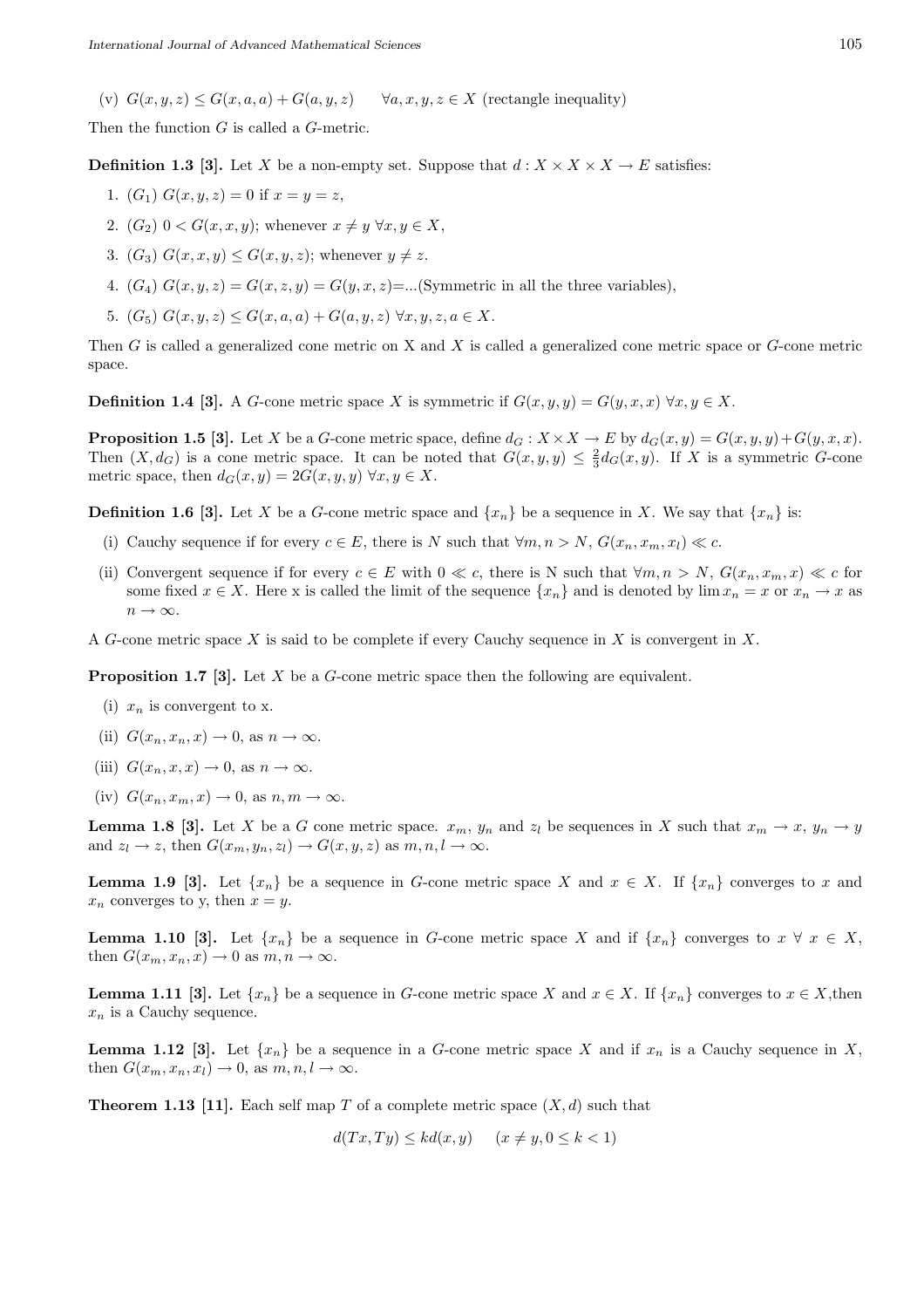has a unique fixed point.

**Theorem 1.14 [3].** Let X be a complete symmetric G-cone metric space and  $T : X \to X$  be a mapping satisfying one of the following conditions:

 $G(Tx, Ty, Tz) \leq aG(x, y, z) + bG(x, Tx, Tx) + cG(y, Ty, Ty) + dG(z, Tz, Tz)$ or  $G(Tx, Ty, Tz) \leq aG(x, y, z) + bG(x, Tx, x) + cG(y, y, Ty) + dG(z, z, Tz)$  $\forall x, y, z \in X$ , where  $0 \le a + b + c + d < 1$ . Then T has a unique fixed point.

**Theorem 1.15 [3].** Let X be a complete G-cone metric space and  $T : X \to X$  be a mapping satisfying one of the following conditions:

$$
G(Tx, Ty, Tz) \leq a[G(x, Ty, Ty) + G(y, Tx, Tx)]
$$
  
or  

$$
G(Tx, Ty, Tz) \leq a[G(x, x, Ty) + G(y, y, Tx)]
$$

 $\forall x, y, z \in X$ , where  $a \in [0, \frac{1}{2})$ . Then T has a unique fixed point.

**Example 1.16 [3].**. Let  $E = R^3$ ;  $P = \{(x, y, z) \in R^3 : x, y, z \ge 0\}$ , and  $X = \{(x, 0, 0) \in \mathbb{R}^3 : 0 \le x \le 1\} \cup \{(0, x, 0) \in \mathbb{R}^3 : 0 \le x \le 1\} \cup \{(0, 0, x) \in \mathbb{R}^3 : 0 \le x \le 1\}.$ Define mapping  $G: X \times X \times X \to E$  by  $G((x, 0, 0), (y, 0, 0), (z, 0, 0))$  $=\quad (\frac{4}{3}(x-y)+|y-z|), (x-y|+|y-z|, (x-y|+|y-z|)), G((0,x,0), (0,y,0), (0,z,0))$  $=\left((\sqrt{x}-y/+/y-z/),\frac{2}{3}(\sqrt{x}-y/+/y-z/),(\sqrt{x}-y/+/y-z/)),G((0,0,x),(0,0,y),(0,0,z)\right)$  $=$   $((x - y) + (y - z), (x - y) + (y - z), \frac{1}{3}(x - y) + (y - z))$ and  $G((x, 0, 0), (0, y, 0), (0, 0, z)) = G((0, 0, z), (0, y, 0), (x, 0, 0)) = ...$ =  $(\frac{4}{3}x + y + z, x + \frac{2}{3}y + z, x + y + \frac{1}{3}z)$ Then X is a Complete G-cone metric space. Let  $T : X \to X$  $T(x, 0, 0) = (0, x, 0), T(0, x, 0) = (0, 0, \frac{1}{3}x)$  and  $T(0, 0, x) = (\frac{2}{3}x, 0, 0)$ . Then T satisfies the contractive condition given in Theorem 3.5 of [3] with constant  $a = \frac{3}{4} \in [0, 1)$ .

### 3 The Main result

Note that T has a unique fixed point  $(0, 0, 0) \in X$ .

**Theorem 2.1.** Let X be a complete symmetric  $G-$  cone metric space and  $T: X \to X$  a map for which there exist the real numbers a, b and c satisfying  $0 \le a < 1$ ,  $0 \le b$ ,  $c < \frac{1}{2}$ , such that for each pair  $x, y, z \in X$  at least one of the following is true.

 $(GZ_1)$   $G(Tx, Ty, Tz) \leq aG(x, y, z)$  $(GZ_2) \quad G(Tx, Ty, Tz) \leq b[G(x, Tx, Tx) + G(y, Ty, Ty) + G(z, Tz, Tz)]$  $(GZ_3)$   $G(Tx,Ty,Tz) \leq c[G(x,Ty,Ty) + G(x,Tz,Tz) + G(y,Tz,Tz)]$  $+G(y, Tx, Tx) + G(z, Tx, Tx) + G(z, Ty, Ty)$ .

Then T has a unique fixed point.

#### Proof:

Considering  $(GZ_1)$ ,

$$
G(Tx, Ty, Ty) \le aG(x, y, y). \tag{1}
$$

Considering  $(GZ_2)$ ,

$$
G(Tx, Ty, Ty) \le b[G(x, Tx, Tx) + 2G(y, Ty, Ty)].
$$
\n
$$
(2)
$$

Considering  $(GZ_3)$ ,

$$
G(Tx, Ty, Ty) \le c[2G(x, Ty, Ty) + 2G(y, Tx, Tx) + 2G(y, Ty, Ty)].
$$
\n(3)

By adding  $(1)$ ,  $(2)$  and  $(3)$ , we have

$$
G(Tx, Ty, Ty) \le qG(x, y, y) + rG(x, Tx, Tx) + sG(y, Ty, Ty) + t[G(x, Ty, Ty) + G(y, Tx, Tx)],
$$
\n(4)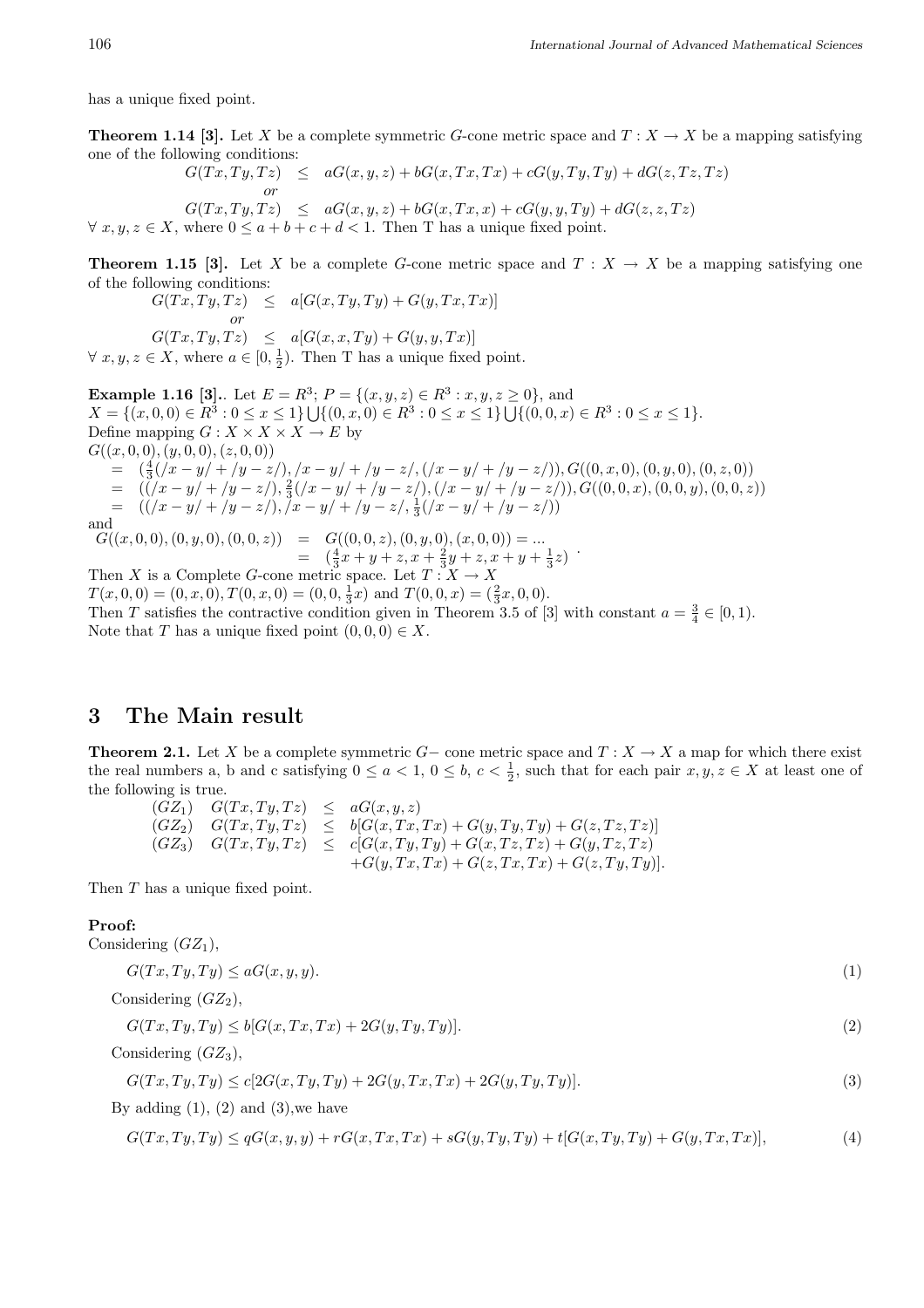where  $q = \frac{a}{2}$  $\frac{a}{3}, r = \frac{b}{3}$  $\frac{b}{3}, s = \frac{2b+2c}{3}$  $\frac{+2c}{3}$  and  $t = \frac{2c}{3}$ .

Suppose T satisfies condition (4) and  $x_0 \in X$  be an arbitrary point and define the sequence  $x_n$  by  $x_n = T^n x_0$ , then we have

$$
G(x_n, x_{n+1}, x_{n+1}) \leq qG(x_{n-1}, x_n, x_n) + rG(x_{n-1}, x_n, x_n) + sG(x_n, x_{n+1}, x_{n+1}) + tG(x_{n-1}, x_{n+1}, x_{n+1}) G(x_n, x_{n+1}, x_{n+1}) \leq \frac{[q+r+t][G(x_{n-1}, x_n, x_n) + sG(x_{n-1}, x_n, x_n)}{\frac{q+r+t}{1-s-t}G(x_{n-1}, x_n, x_n).
$$
(5)

Let  $j = \frac{q + r + t}{1}$  $\frac{q+r}{1-s-t} < 1$  i.e  $q \in [0,1)$ , we deduce that

$$
G(x_n, x_{n+1}, x_{n+1}) \leq jG(x_{n-1}, x_n, x_n)
$$
  
\n
$$
\leq j^2 G(x_{n-2}, x_{n-1}, x_{n-1})
$$
  
\n
$$
\leq j^3 G(x_{n-3}, x_{n-2}, x_{n-2})
$$
  
\n
$$
\leq j^n G(x_0, x_1, x_1).
$$
 (6)

By repeated use of rectangle inequality, we have

$$
G(x_n, x_m, x_m) \leq G(x_n, x_{n+1}, x_{n+1}) + G(x_{n+1}, x_{n+2}, x_{n+2}) + G(x_{n+2}, x_{n+3}, x_{n+3}) + \dots + G(x_{m-1}, x_m, x_m). \tag{7}
$$

From  $(6)$  and  $(7)$ , we have

$$
G(x_n, x_m, x_m) \leq G(x_n, x_{n+1}, x_{n+1}) + G(x_{n+1}, x_{n+2}, x_{n+2}) + G(x_{n+2}, x_{n+3}, x_{n+3}) + \ldots + G(x_{m-1}, x_m, x_m) \leq [j^n + j^{n+1} + j^{n+2} + j^{n+3} + \ldots + j^{m-1}] G(x_0, x_1, x_1) \leq j^n [1 + j + j^2 + j^3 + j^4 + \ldots + j^{m-n-1}] G(x_0, x_1, x_1) \leq [j^n] - j]^{-1} G(x_0, x_1, x_1) \leq [\frac{j^n}{1-j}] G(x_0, x_1, x_1).
$$
\n(8)

Let  $0 \ll c$  be given. Choose  $\delta > 0$  such that  $c + N_{\delta}(0) \subseteq P$ , where  $N_{\delta}(0) = [y \in E : ||y|| < \delta]$ . Also, choose a natural number  $N_1$  such that  $\frac{j^n}{j^n}$  $\frac{j^n}{1-j}G(x_0, x_1, x_1) \in N_\delta(0), \forall m \ge N_1. \text{ Then } [\frac{j^n}{1-y}].$  $\frac{J}{1-j}G(x_0, x_1, x_1) \ll c \ \forall m \ge N_1$ . i.e.  $G(x_n, x_m, x_l) \ll c \forall m \geq N_1$ . Therefore  $\{x_n\}$  is a G-Cauchy Sequence. Next we will show that  $Tu = u$ . Suppose  $Tu \neq u$  and  $\{x_n\} \to u$ .

$$
G(x_n, Tu, Tu) \leq qG(x_{n-1}, u, u) + rG(x_{n-1}, x_n, x_n) + sG(u, Tu, Tu) + t[G(x_{n-1}, Tu, Tu) + G(u, x_n, x_n)].
$$
  

$$
G(u, Tu, Tu) \leq [s+t]G(u, Tu, Tu).
$$
 (9)

This is a contradiction. So,  $Tu = u$ .

To show the uniqueness, suppose  $v \neq u$  is such that  $Tv = v$ , then

$$
G(Tu, Tv, Tv) \leq qG(u, v, v) + rG(u, Tu, Tu) + sG(v, Tv, Tv) + t[G(u, Tv, Tv) + G(v, Tu, Tu)].
$$
\n(10)

Since  $Tu = u$  and  $Tv = v$ , we have

$$
G(u, v, v) \leq qG(u, v, v) + rG(u, u, u) + sG(v, v, v) + t[G(u, v, v) + G(v, u, u)]. G(u, v, v) \leq [q + 2t]G(u, v, v),
$$
\n(11)

A contracdiction, which implies that  $v = u$ . Hence the proof.

## References

- [1] M. Abbas and G. Jungek, Common fixed point results for noncommuting mapping without continuity in cone metric spaces, J. Math. Anal. Appl. vol341 (2008), no. 1, pp. 416-420.
- [2] M. Abbas and B. E. Rhoades, Fixed and periodic point results in cone metric spaces. Appl. Math. Letter (2008). doi:10.1016/j.akl.07.001.1.
- [3] I. Beg, M. Abbas and T. Nazir, Generalized cone metric spaces. Journal of nonlinear science and applications. 3(2010), no1, 21-31.